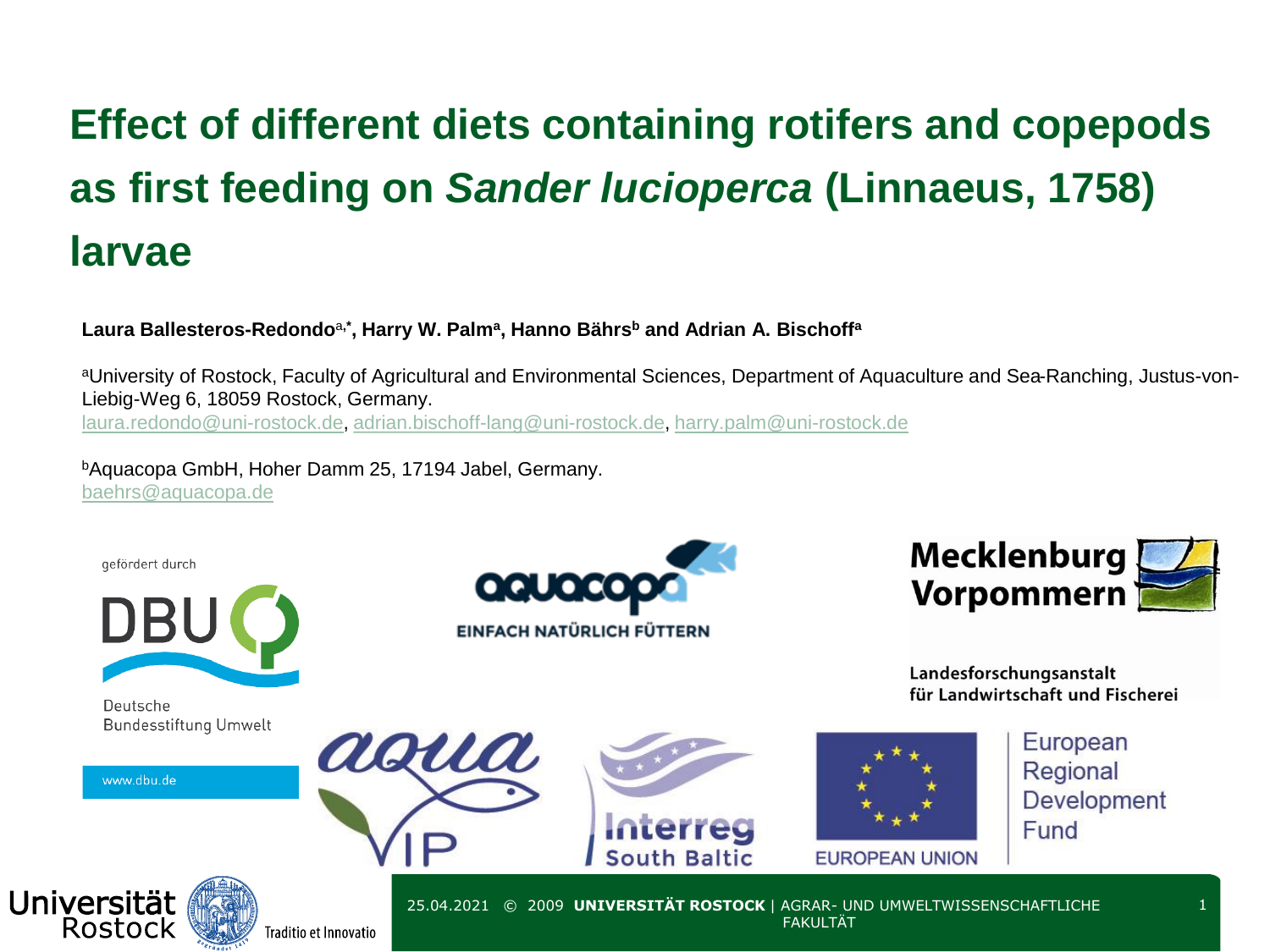# **Introduction** Material & Methods Results Biscussion

- The interest in sustainable production of *Sander lucioperca* has grown in recent years (FAO 2020)
- The costs of pikeperch production are still high due to the lack of stable production volume (Policar et al. 2019)
- Potential areas for improvement are the broodstock management, the controlled reproduction and **the larval culture**
- More effort should be done to find the **nutritional requirements** of pikeperch larvae





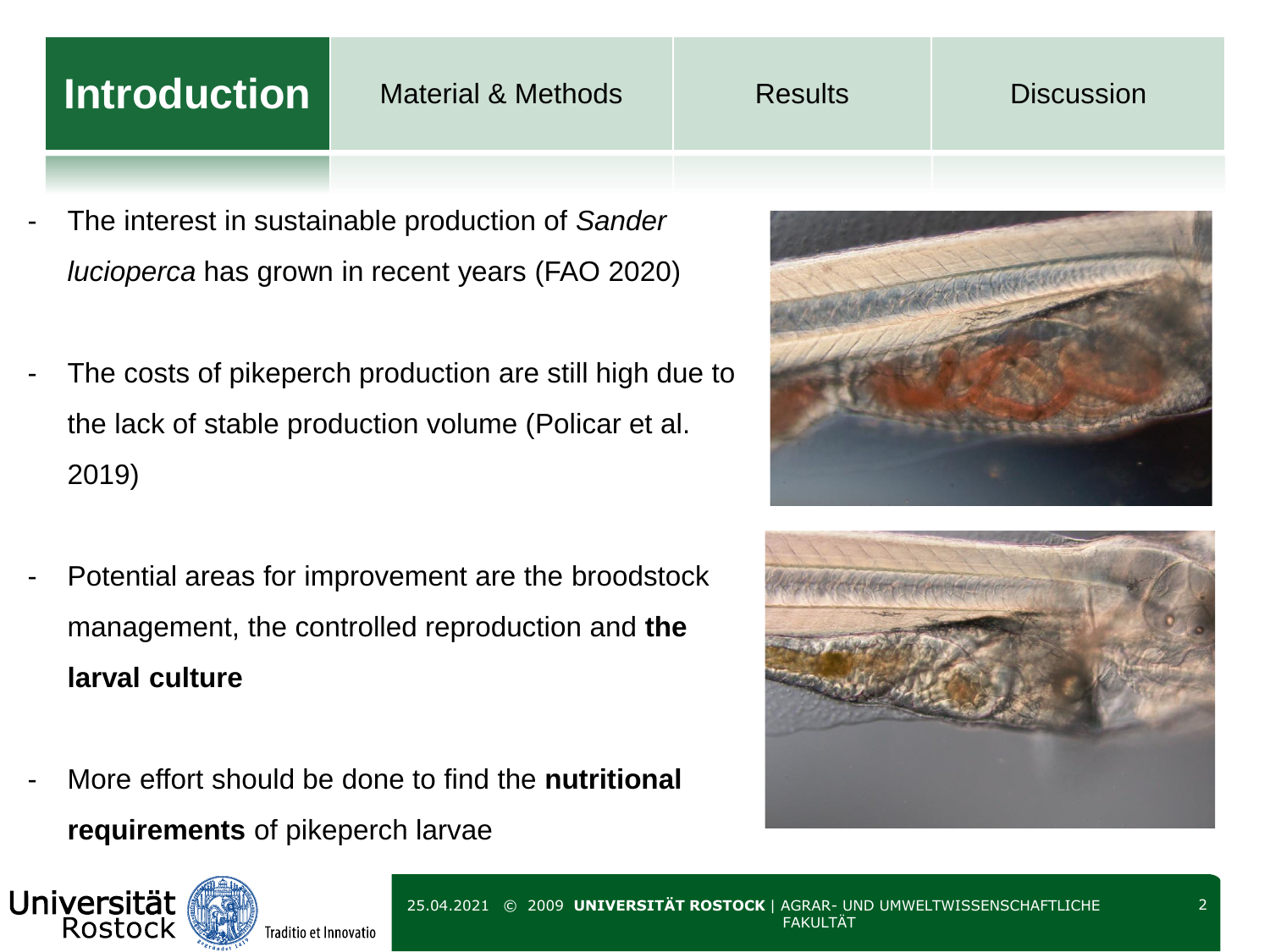# **Introduction** Material & Methods Results Biscussion

## **Diets for pikeperch larvae**:

- *Artemia* sp. (Bischoff et al. 2018, Yanes-Roca et al.

### 2018)

- *Brachionus plicatilis* (Imentai et al. 2019a, Imentai et al. 2019b, Imentai et al. 2020, Yanes-Roca et al. 2018, Yanes-Roca et al. 2020)
- *Brachionus calyciflorus* (Kubitz et al. in preparation)
- *Brachionus diversicornis* and *Brachionus quadridentatus* (Xu et al. 2017)





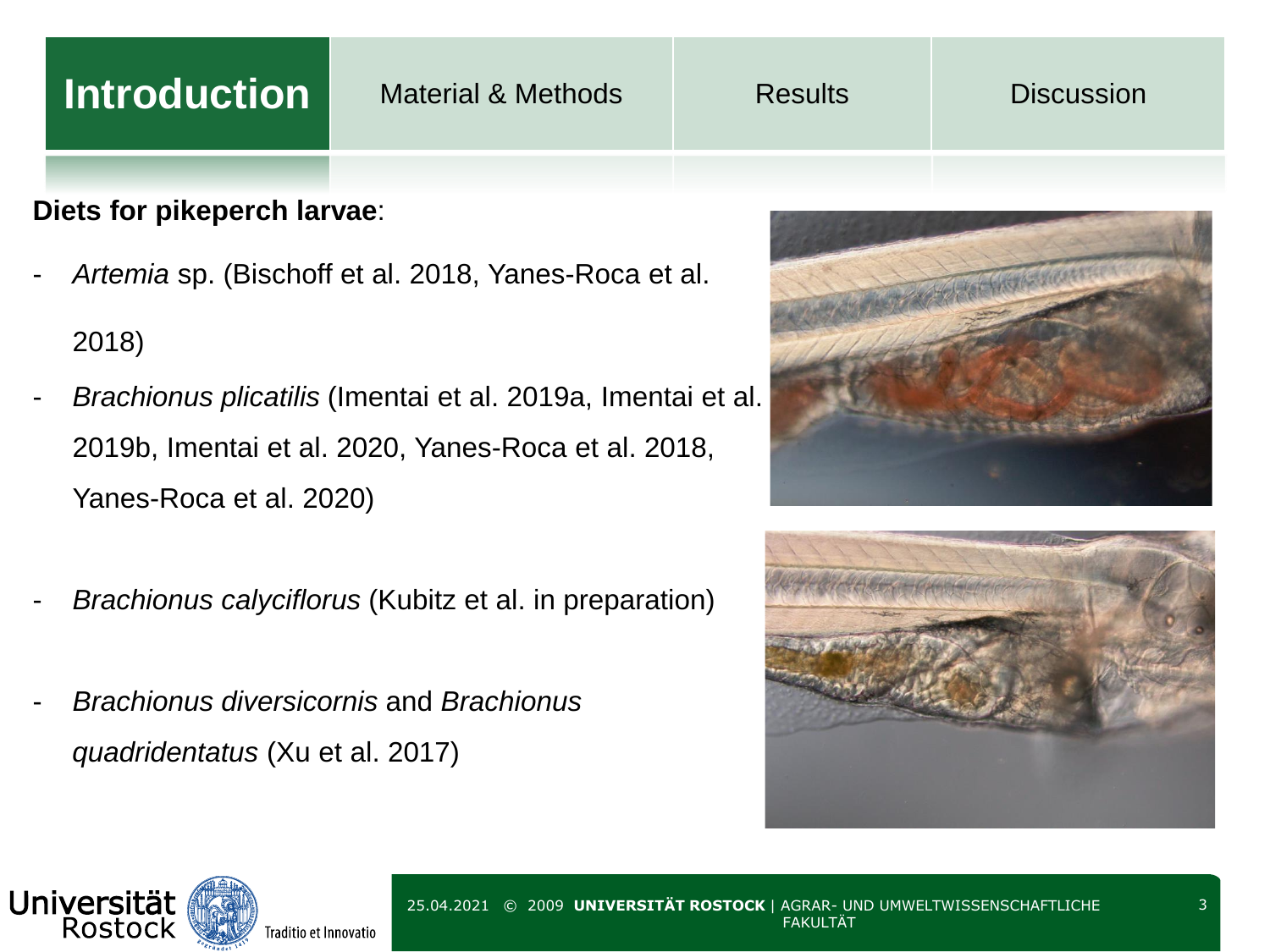# **Introduction** Material & Methods Results Biscussion

The use of *Artemia* sp. seems to be questionable (Bischoff et al. 2018)

Although rotifers can be used during the first days of feeding, their size will become the limiting factor

Copepods are gaining attention for larval rearing due to their size ranges, swimming behavior and nutrient content





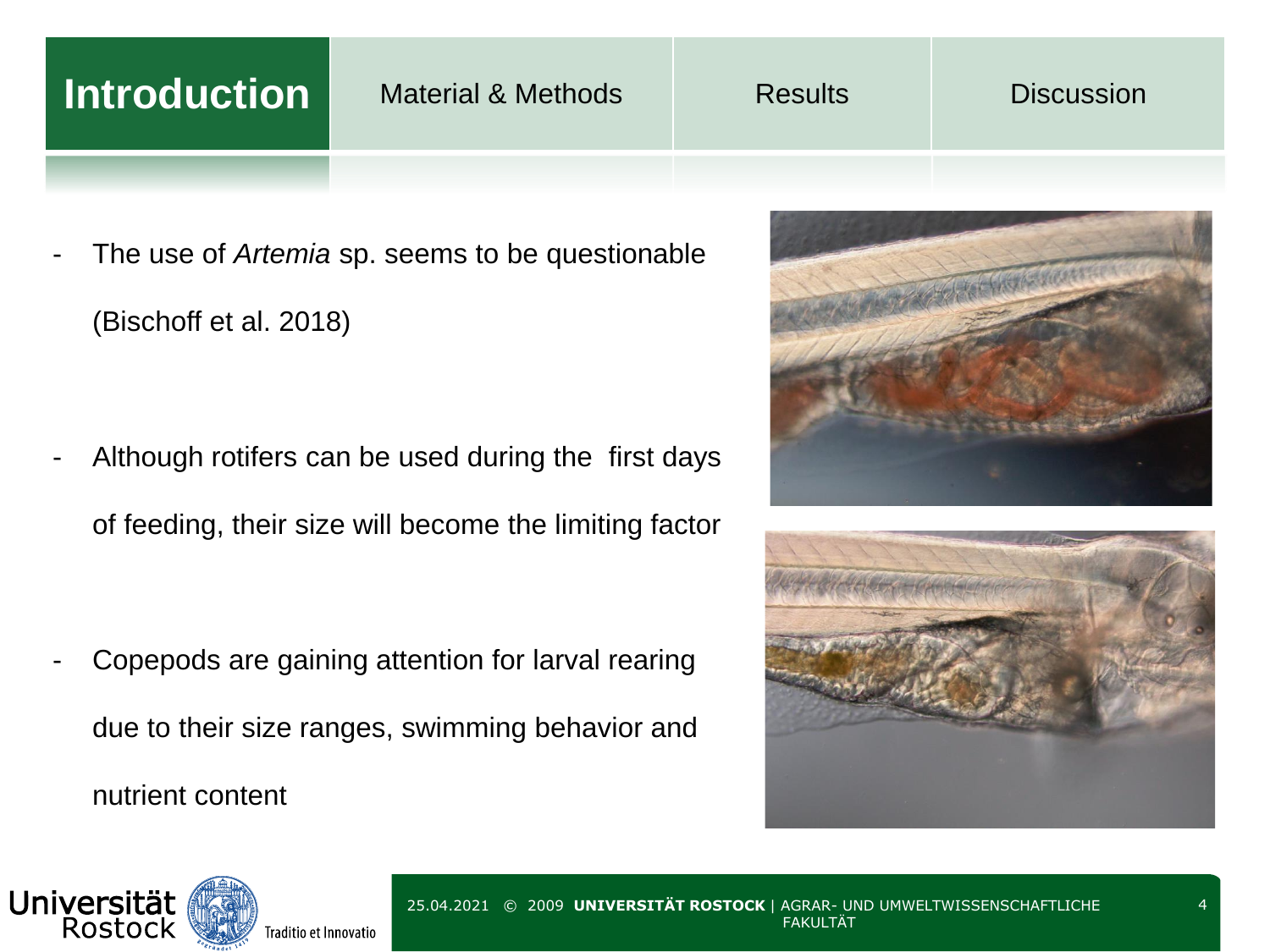### **Introduction**

# **Material & Methods** Results Discussion

- Our aim was to investigate the effect of different diets with the rotifer *Brachionus plicatilis* and the copepods *Apocyclops panamensis* on the survival and growth rates of pikeperch larvae during the first 10 days of life
- We performed two independent experiments in 2020. Two diets were investigated during the first experiment and six diets in the second experiment (Table in next slide)





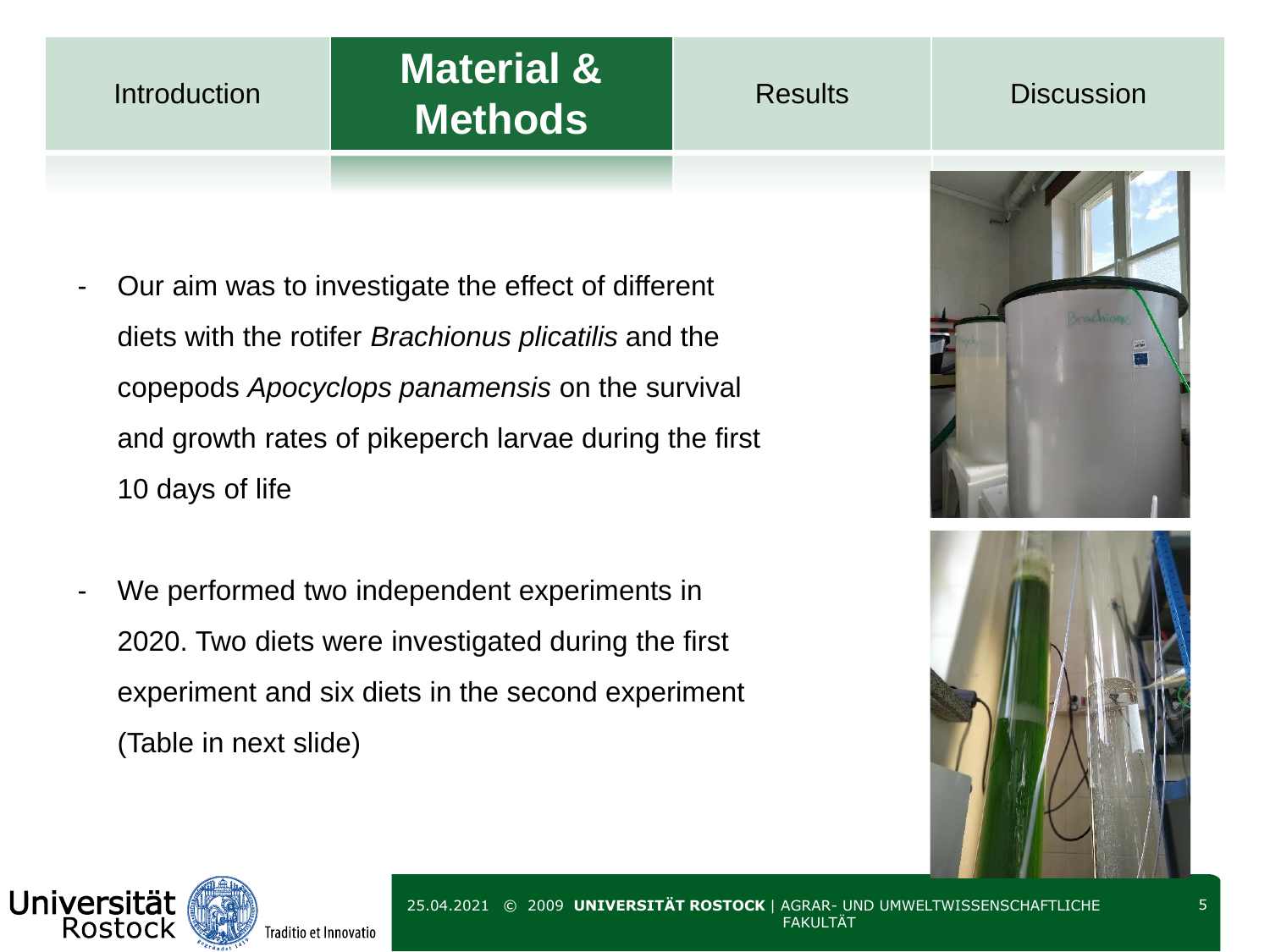| Introduction          |                   | <b>Material &amp;</b><br><b>Methods</b> | <b>Results</b>                                      | <b>Discussion</b>                  |  |
|-----------------------|-------------------|-----------------------------------------|-----------------------------------------------------|------------------------------------|--|
| <b>Diet</b>           | <b>Experiment</b> | <b>Composition</b>                      | <b>Zooplankton</b><br>specimens per<br>fish per day | Zooplankton<br>specimens<br>per ml |  |
| B <sub>100</sub> -200 | 1                 | B. plicatilis 100%                      | 200                                                 | 6.98                               |  |
| B50+A50-200           | 1                 | B. plicatilis 50%<br>A. panamensis 50%  | 200                                                 | 6.98                               |  |
| B <sub>100</sub> -400 | $\overline{2}$    | B. plicatilis 100%                      | 400                                                 | 18.95                              |  |
| B <sub>100</sub> -600 | $\overline{2}$    | B. plicatilis 100%                      | 600                                                 | 28.42                              |  |
| B85+A15-400           | $\overline{2}$    | B. plicatilis 85%<br>A. panamensis 15%  | 400                                                 | 18.95                              |  |
| B85+A15-600           | 2                 | B. plicatilis 85%<br>A. panamensis 15%  |                                                     | 600<br>28.42                       |  |
| B70+A30-400           | 2                 | B. plicatilis 70%<br>A. panamensis 30%  |                                                     | 400<br>18.95                       |  |
| B70+A30-600           | $\overline{2}$    | B. plicatilis 70%<br>A. panamensis 30%  | 600                                                 | 28.42                              |  |

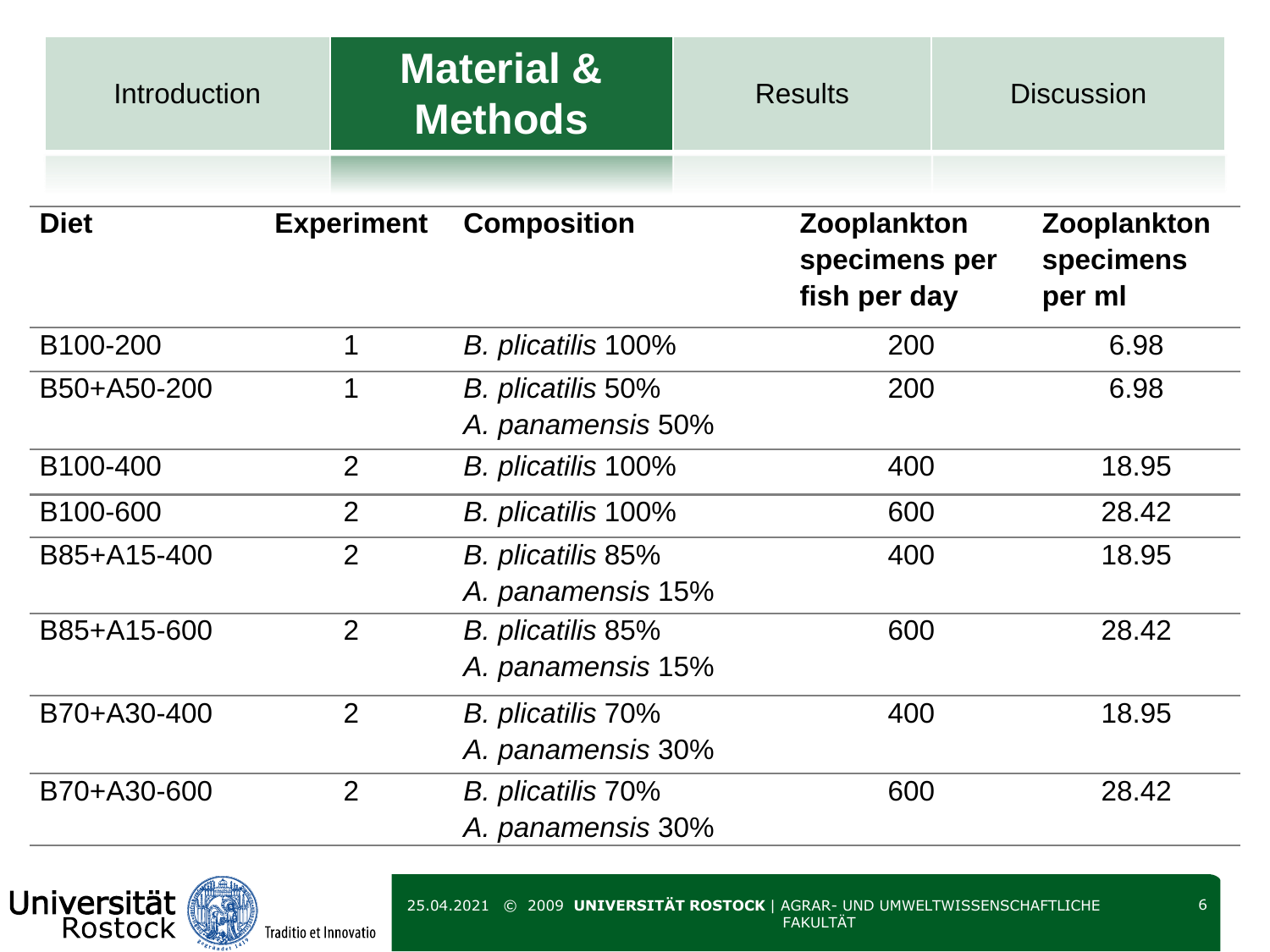### Introduction

# **Material & Methods** Results Discussion

- *B. plicatilis* was cultured using *Nannochloropsis* sp. and *A. panamensis*  using *Isochysis galbana*
- Larvae were fed with the diets from dph 4 until dph 10, a total of 7 days
- Survival was calculated counting the dead larvae every day by siphoning the bottom of the tanks and was considered only during the feeding period of 7 days
- The total length of the larvae was measured at the beginning and at the end of the experiment and it was used to calculate the specific growth rate (SGR)





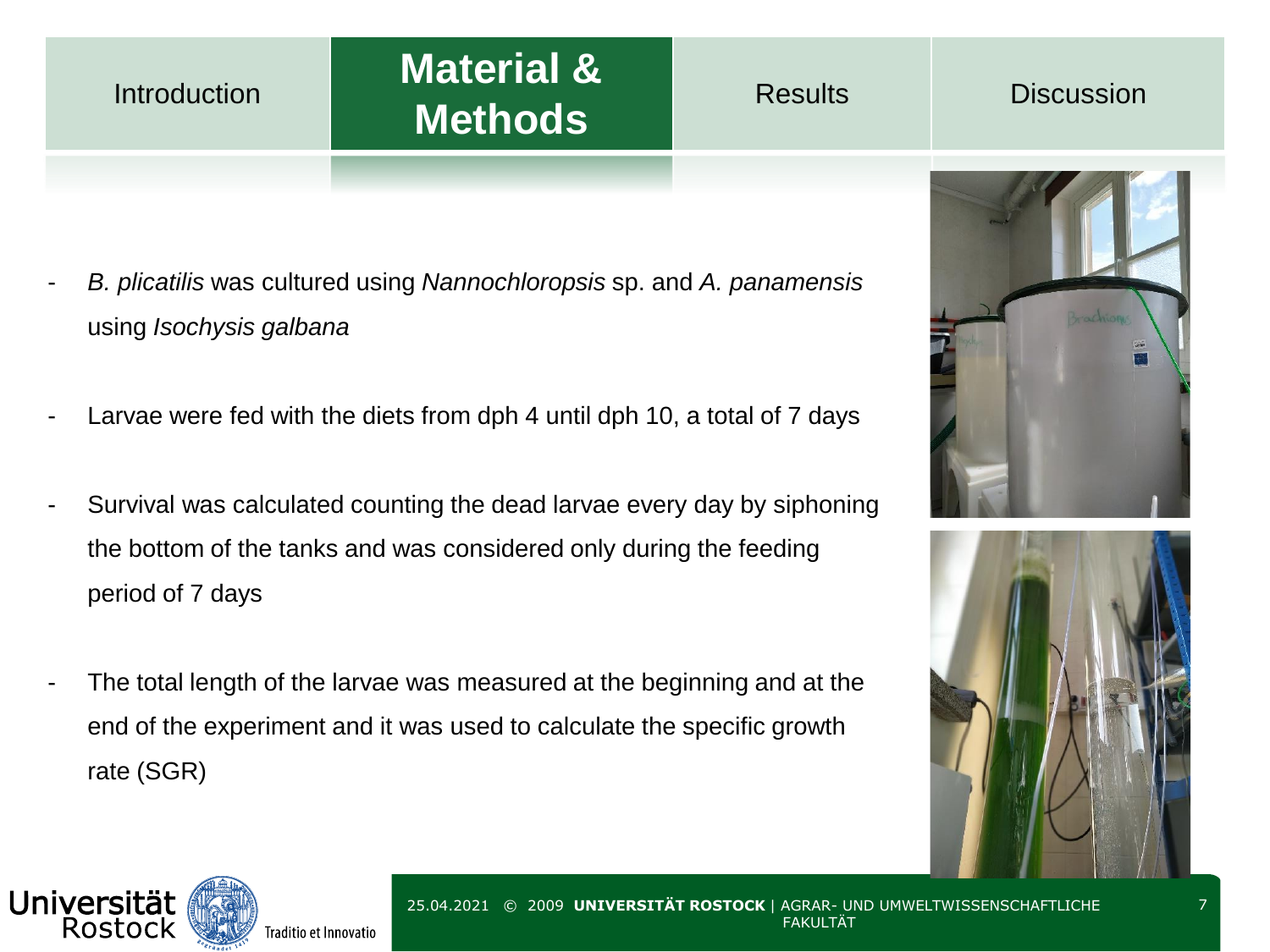### **Introduction**

# **Material & Methods** Results Discussion

*- Survival (%) = [(Ni-TD)\*100] / Ni*

where Ni is the initial number of larvae and TD the total dead larvae found

### *- SGR (%\*d-1 )= (ln(Lt/Lo )\*t-1 )\*100*

where Lt and Lo the average length of the larvae at time  $t = 0$ represents

### - **Statistics in SPSS**

ANOVA (When normal distribution)

Kruskal-Wallis test (When no normal distribution)





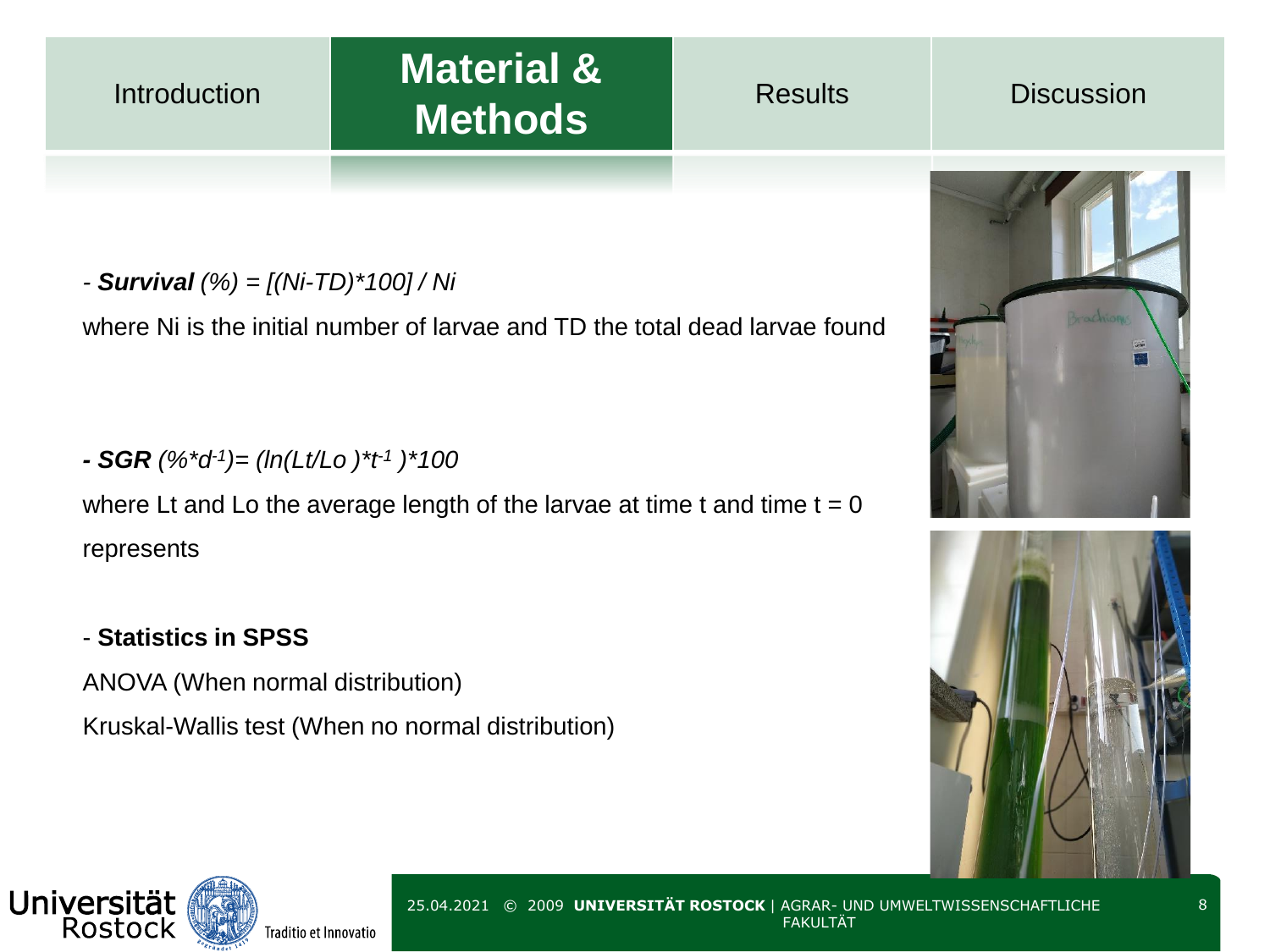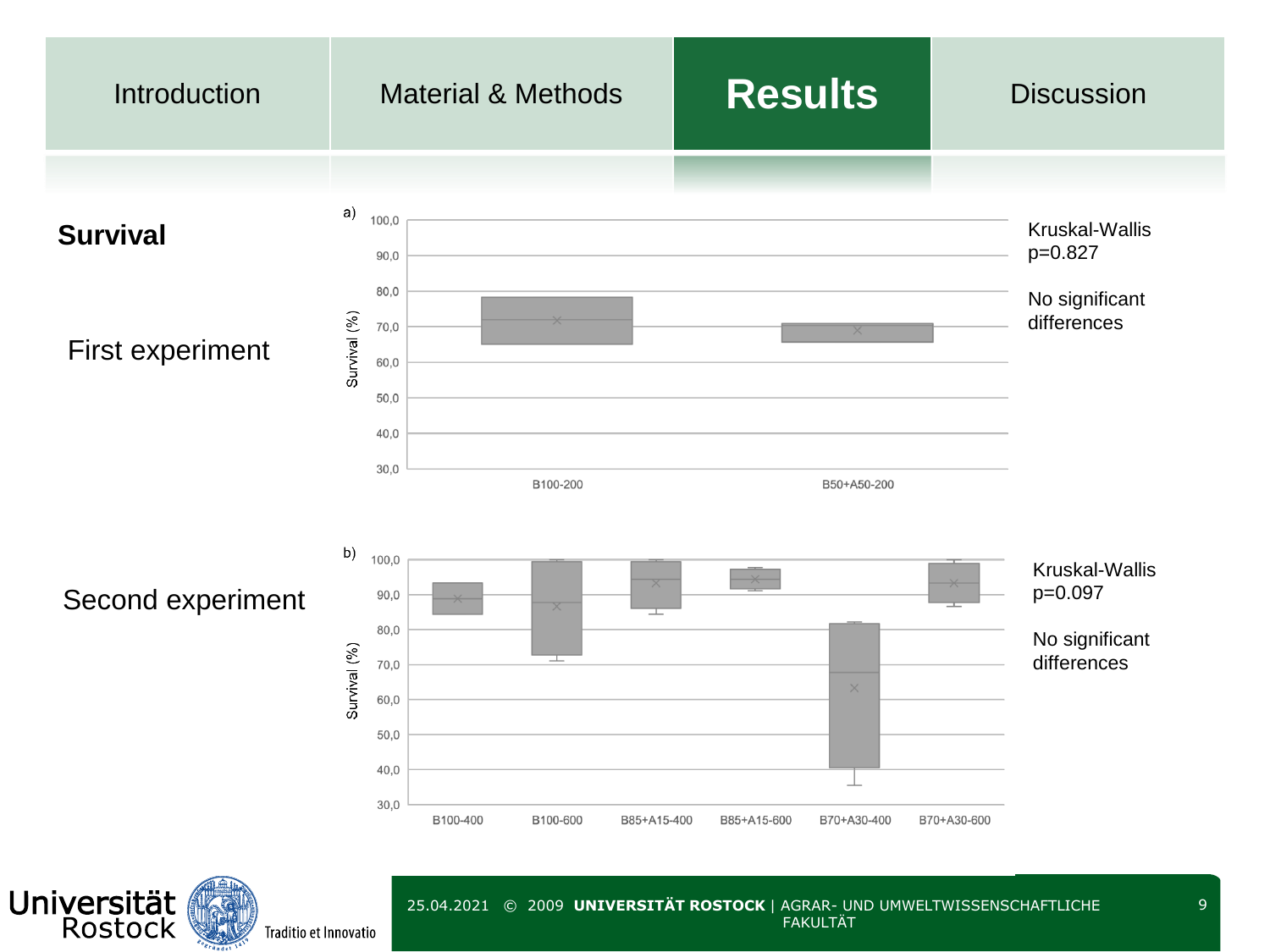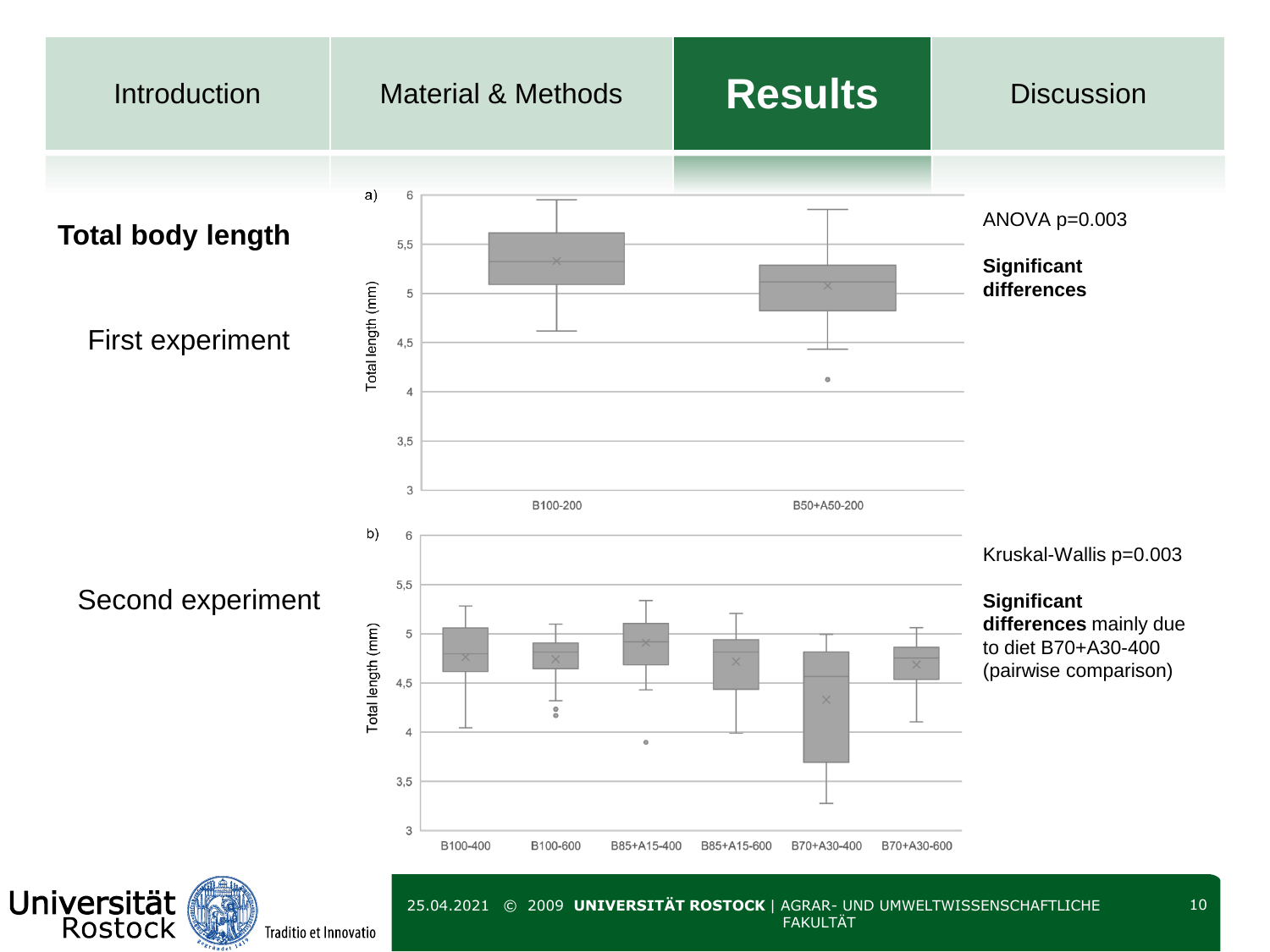| <b>Introduction</b> | <b>Material &amp; Methods</b> | <b>Results</b> | <b>Discussion</b> |
|---------------------|-------------------------------|----------------|-------------------|
|                     |                               |                |                   |

# **SGR**

During the **first experiment**, the highest SGR was obtained by those larvae fed only *B. plicatilis* (in red circle)



### *B. plicatilis* \*larvae-1  $+$  \*day<sup>-1</sup>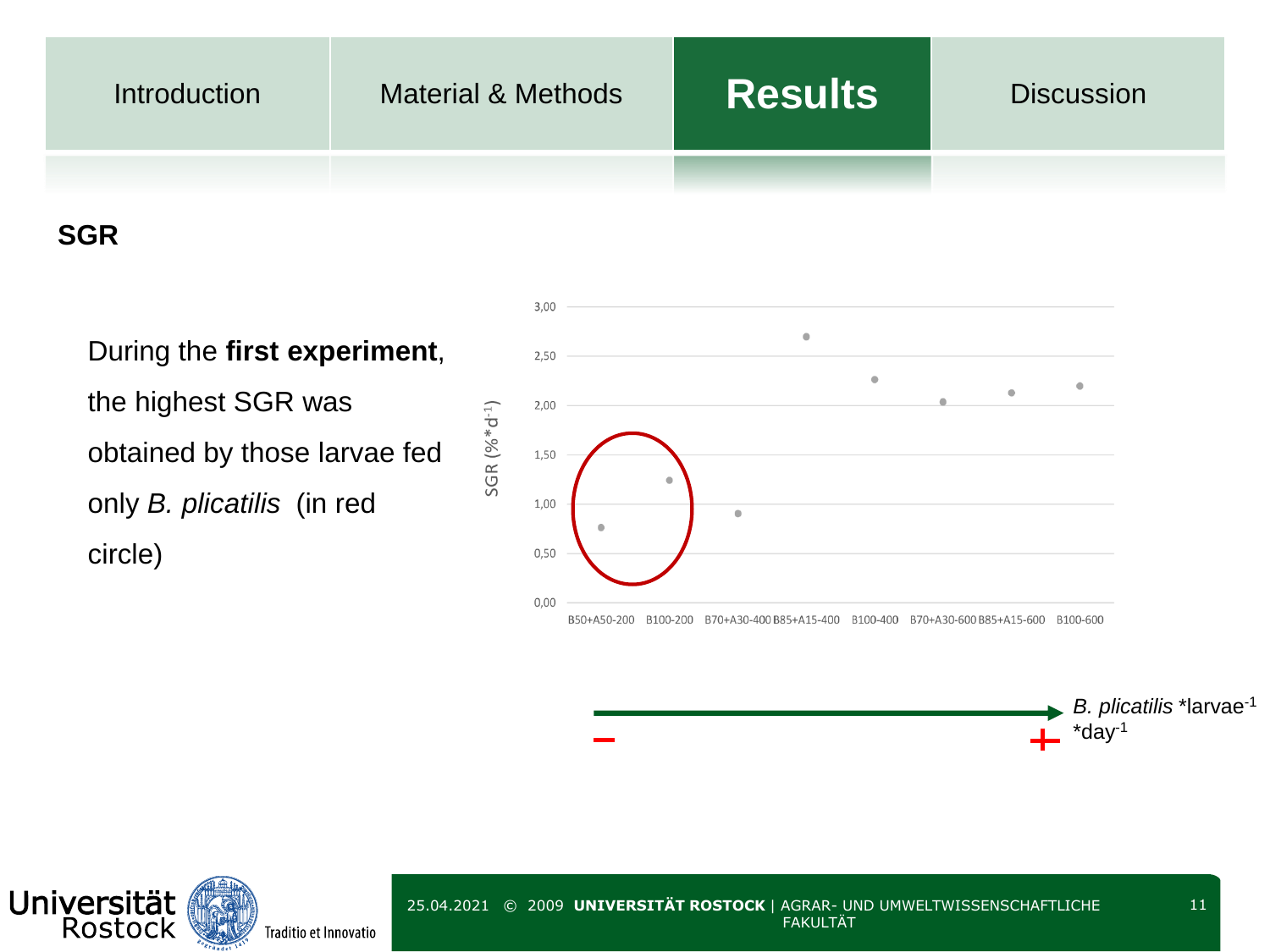

# **SGR**

In the **second experiment**, if we compare the diets with **400**  $(96 * d^{-1})$ specimens of zooplankton per fish per day (in red), the highest $\frac{\infty}{2}$ SGR was obtained by those larvae fed 340 *B. plicatilis\*larvae-1 \*day-1* From this amount of food, the

SGR seems to have an

improvement (next slide)

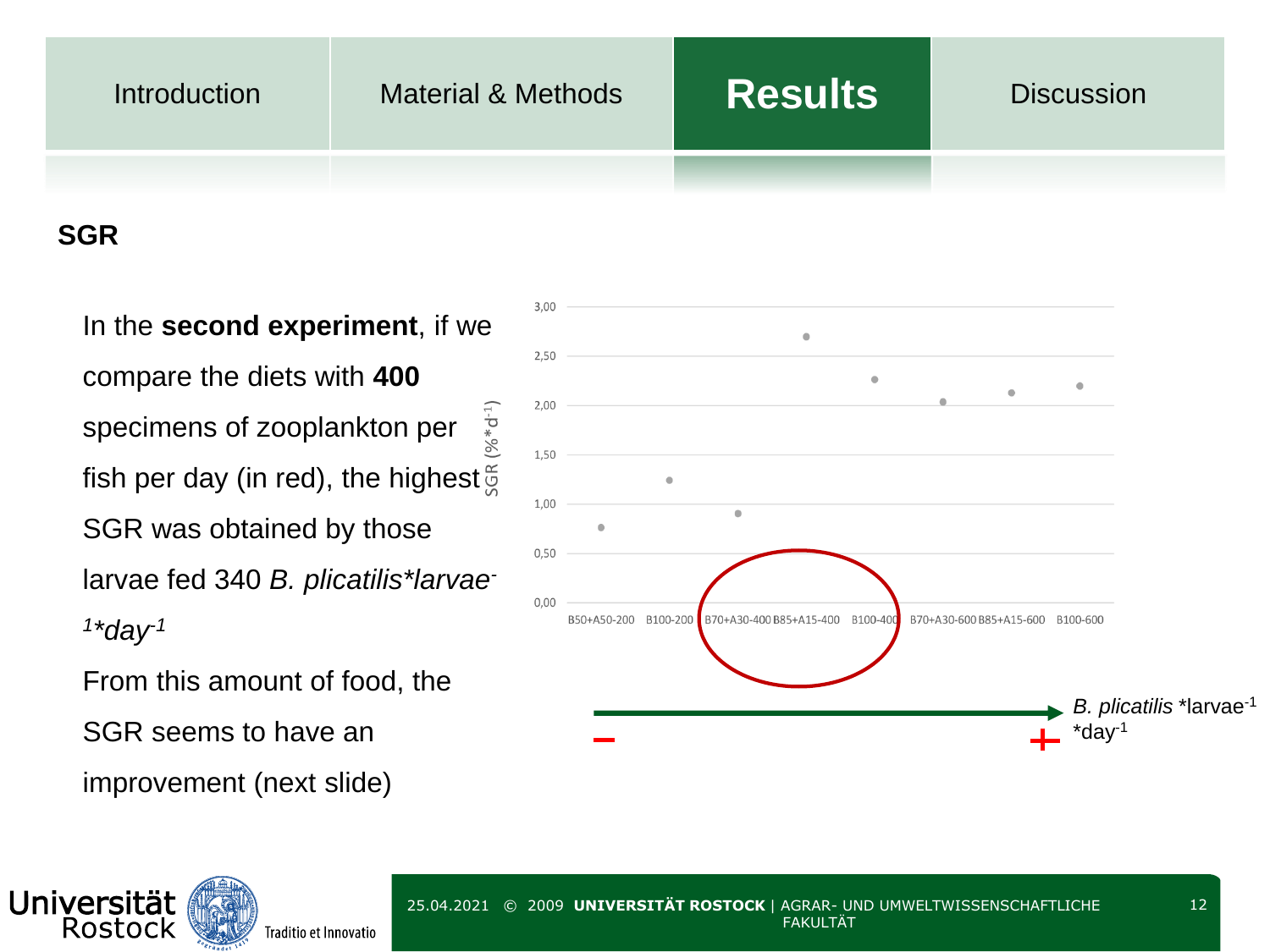# Introduction Material & Methods **Results** Discussion

# **SGR**

In the **second experiment**, when we compare the diets with  $SGR (% d^{-1})$ **600** specimens of zooplankton per fish per day (in red), the highest SGR was obtained by those larvae fed only *B. plicatilis*. We can see here a good SGR but not better than with less amount (as we saw previously)



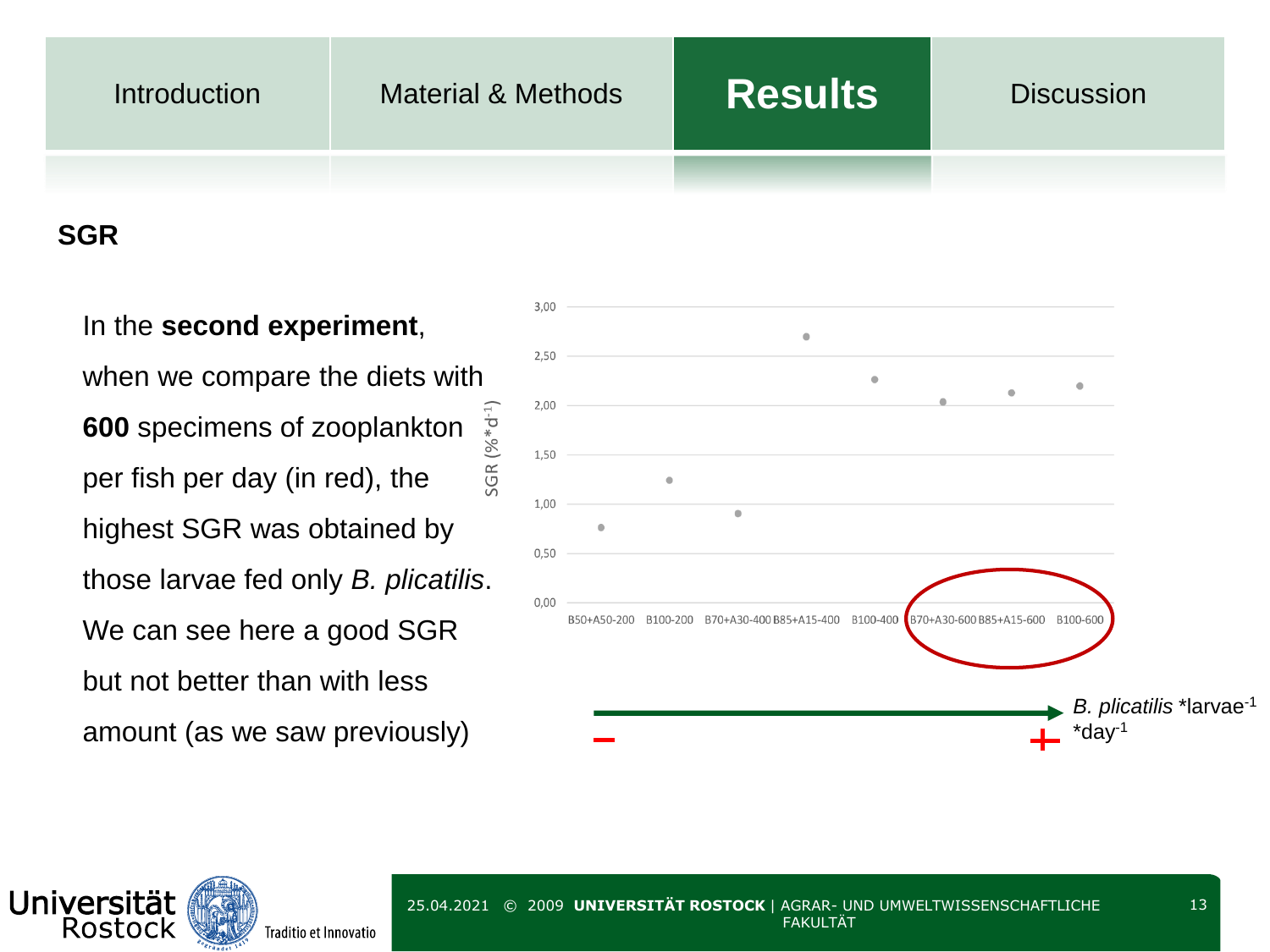| <b>Introduction</b> | <b>Material &amp; Methods</b> | <b>Results</b> | <b>Discussion</b> |
|---------------------|-------------------------------|----------------|-------------------|
|                     |                               |                |                   |
|                     |                               |                |                   |

- *Apocyclops panamensis* showed no clear advantages from dph 3-10
- The reason behind can be the supply of the wrong copepod stage (mix culture). The size of the copepod nauplie could be more adequate (80-200µm)
- Further research should be done also at later larval stages. And a better management of the copepods should be carried out



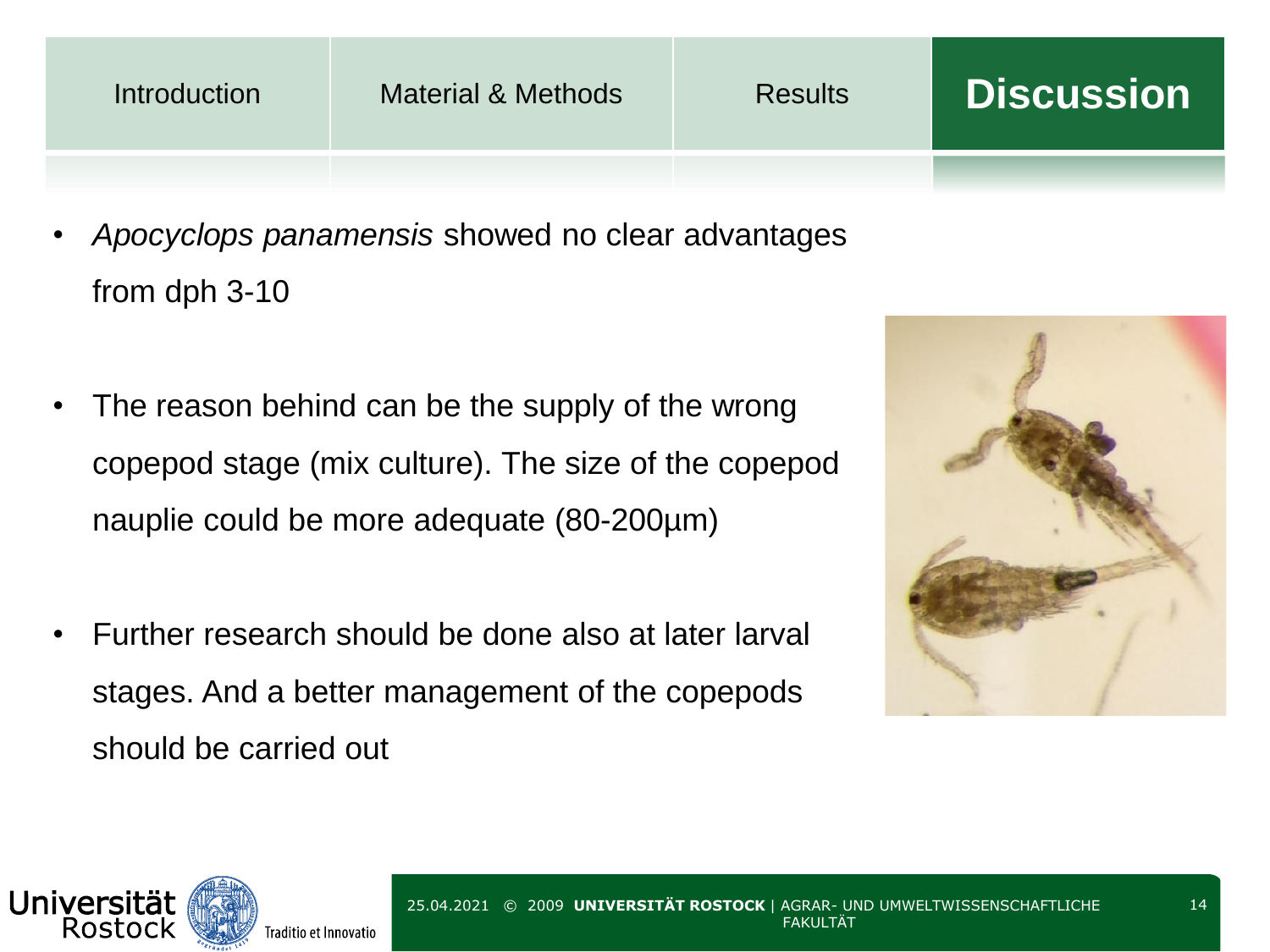| Introduction | Material & Methods | <b>Results</b> | <b>Discussion</b> |
|--------------|--------------------|----------------|-------------------|
|              |                    |                |                   |

- There is a point at which the fish larvae cannot ingest more food. Our data can indicate this threshold in *Brachionus plicatilis* quantity
- In relation to this fact, it is essential to take into account the larval stocking density in relation with the food availability. Like this, every larvae get enough food



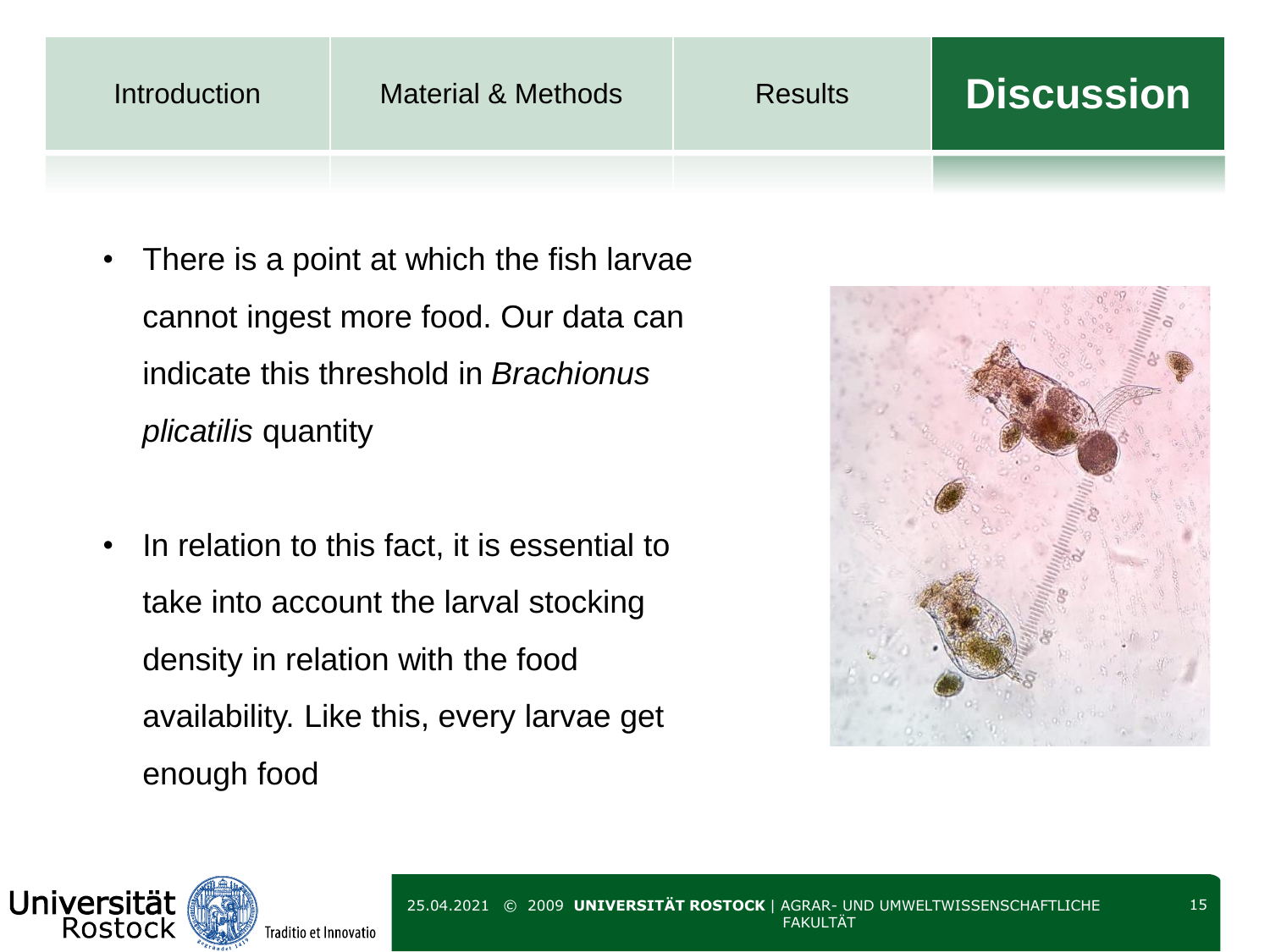| <b>Introduction</b> | <b>Material &amp; Methods</b> | <b>Results</b> | <b>Discussion</b> |
|---------------------|-------------------------------|----------------|-------------------|
|                     |                               |                |                   |

- With a concentration in the water of 16 *B. plicatilis* per ml
- At a stocking density of 50 larvae per liter
- Our recommenation is: at least 340 *B. plicatilis* a day for each larvae



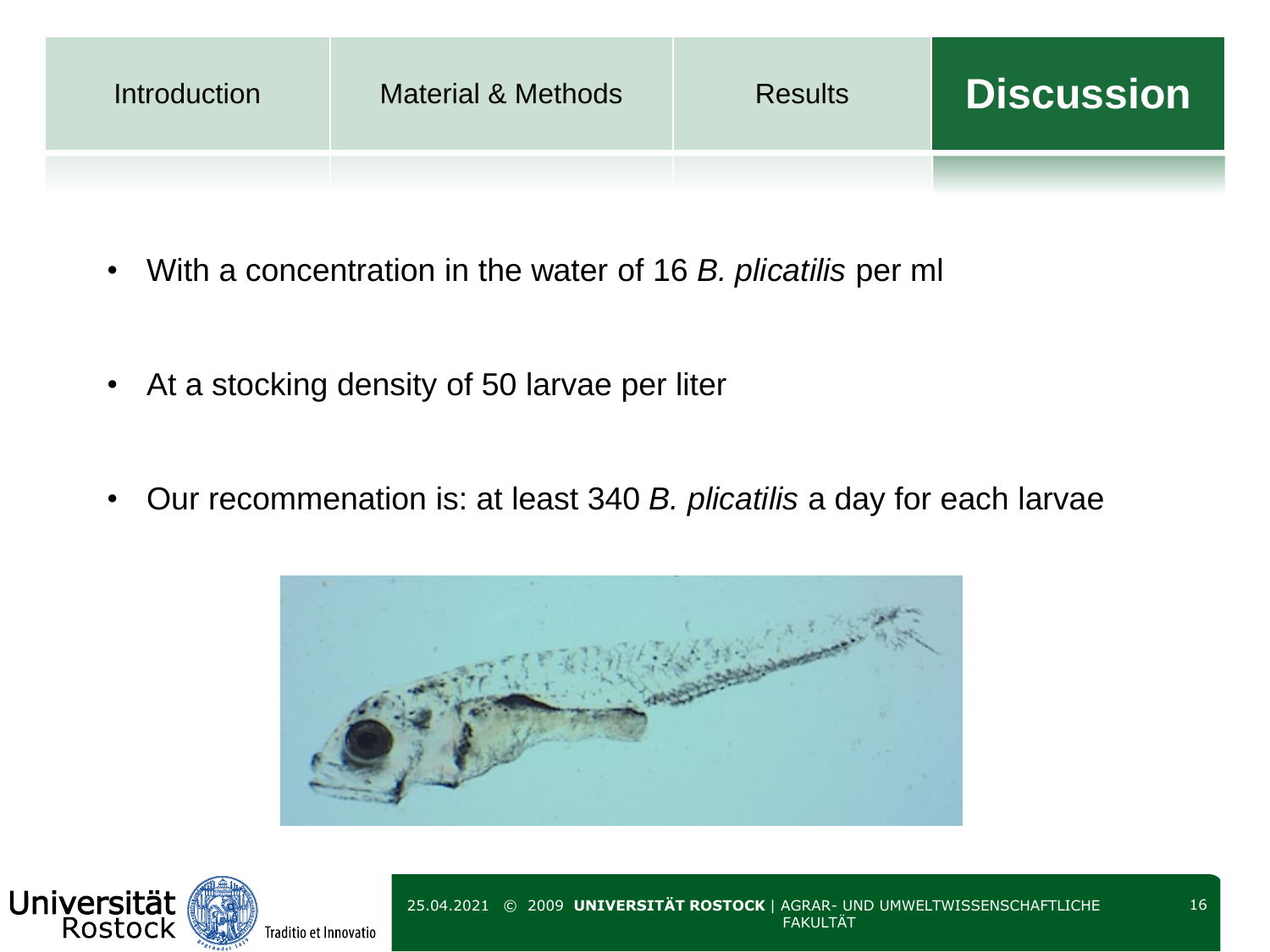# **References**

Ajiboye, O.O., Yakubu, A.F., Adams, T.E., Olaji, E.D., Nwogu, N.A., 2010. A review of the use of copepods in marine fish larviculture. Reviews in Fish Biology and Fisheries 21, 225-246.<https://doi.org/10.1007/s11160-010-9169-3>

Bischoff, A.A., Kubitz, M., Wranik, C.M., Pfefferkorn, H., Augustin, C.B., Hagen, W., Palm, H.W., 2018. Fatty acid utilization of pikeperch (*Sander lucioperca* (Linnaeus, 1758)) larvae under starvation conditions during early development. Bulletin of Fish Biology 17 (1/2), 59-73.

FAO 2020. The State of World Fisheries and Aquaculture 2020. Sustainability in action. Rome. <https://doi.org/10.4060/ca9229en>

FAO Fish Stat http://www.fao.org/fishery/culturedspecies/Sander\_lucioperca/en (accessed 13 March 2021)

Imentai, A., Yanes-Roca, C., Steinbach, C., Policar, T., 2019a. Optimized application of rotifers *Brachionus plicatilis* for rearing pikeperch *Sander lucioperca* L. larvae. Aquacult Int 27, 1137–1149<https://doi.org/10.1007/s10499-019-00420-3>

Imentai, A., Yanes‐Roca, C., Malinovskyi, O., Policar, T., 2019b. Effect of Brachionus plicatilis density on pikeperch (*Sander lucioperca* L.) larva performance at first feeding. J Appl Ichthyol. 35, 1292– 1294. <https://doi.org/10.1111/jai.13963>

Imentai, A., Rašković, B., Steinbach, C., Rahimnejad, S., Yanes-Roca, C., Policar, T., 2020. Effects of first feeding regime on growth performance, survival rate and development of digestive system in pikeperch (*Sander lucioperca*) larvae. Aquaculture 529, 735636, ISSN 0044-8486, [https://doi.org/10.1016/j.aquaculture.2020.735636.](https://doi.org/10.1016/j.aquaculture.2020.735636)

Kubitz, M The impact of *Brachionus calyciflorus* (Rotifera) on larviculture and fatty acid composition of pikeperch (Sander lucioperca (Linnaeus, 1758)) cultured under pseudo-green water conditions in a RAS (In preparation)

Policar, T., Schaefer, F.J., Panana, E., Meyer, S., Teerlinck, S., Zarski, D., 2019. Recent progress in European percid fish culture production technology—tackling bottlenecks. Aquacult Int 27, 1151–1174. <https://doi.org/10.1007/s10499-019-00433-y>

Xu, Z., Li, C., Ling, Q., Gaughan, S., Wang, G., Han, X., 2017. Early development and the point of no return in pikeperch (*Sander lucioperca* L.) larvae. Chin. J. Ocean. Limnol. 35, 1493–1500.<https://doi.org/10.1007/s00343-017-6042-4>

Yanes-Roca, C., Mráz, J., Born-Torrijos, A., Holzer, A.S., Imentai, A., Policar, T., 2018. Introduction of rotifers (*Brachionus plicatilis*) during pikeperch first feeding. Aquaculture, Volume 497, Pages 260-268, ISSN 0044-8486, [https://doi.org/10.1016/j.aquaculture.2018.08.004.](https://doi.org/10.1016/j.aquaculture.2018.08.004)

Yanes-Roca, C., Holzer, A., Mraz, J., Veselý, L., Malinovskyi, O., Policar, T., 2020. Improvements on live feed enrichments for pikeperch (*Sander lucioperca*) larval culture. Animals (Basel) 10(3):401. <https://doi.org/10.3390/ani10030401>



25.04.2021 © 2009 **UNIVERSITÄT ROSTOCK** | AGRAR- UND UMWELTWISSENSCHAFTLICHE FAKULTÄT